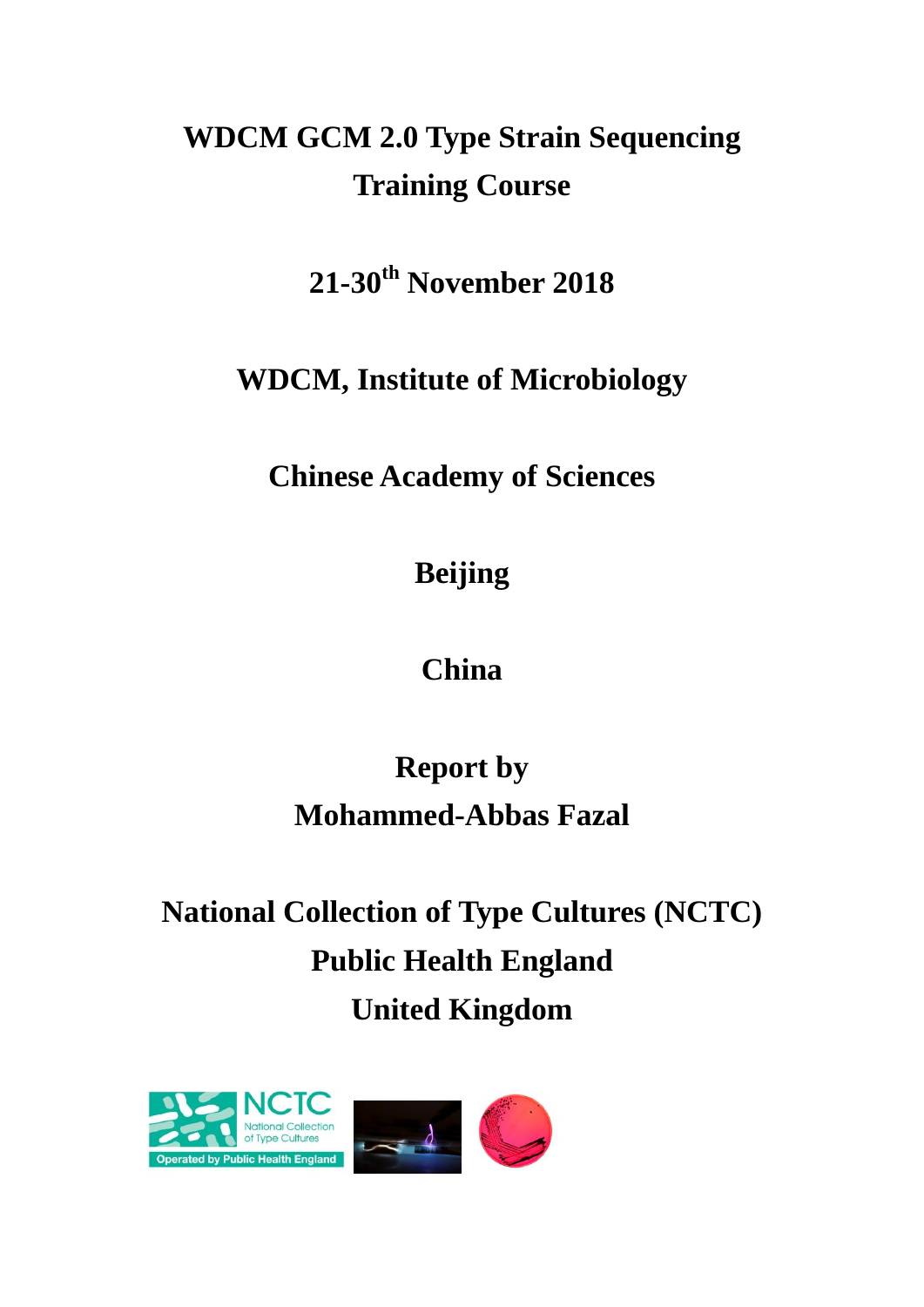#### **Personal introduction**

I have been with Public Health England (PHE) National Collection of Type Cultures (NCTC) for over 5 years working as a Molecular Microbiologist within the Microbial Projects team working on various projects including the NCTC 3000 sequencing project as well as developing molecular products for NCTC to customers worldwide. Currently I am involved in the GCM 2.0 on providing DNA from NCTC type strains which have no sequence information. I am also involved in working towards reviving the NCTC plasmids and bacteriophage collections and providing these as a resource to researchers and laboratories.

#### *National Collection of Type Cultures (NCTC)*

#### **Abstract**

Established in 1920 at the Lister Institute in London, the National Collection of Type Cultures (NCTC) is one of the oldest collections in the world. Currently the collection comprises over 5000 bacteria of clinical importance, including over 900 type strains that are readily available and listed in NCTC's online catalogue. During the course I gained valuable information on the bioinformatics pipelines set up by WDCM for the Global Catalogue of Microorganisms (GCM) 2.0 sequencing project. The course also provided the opportunity to network with collections around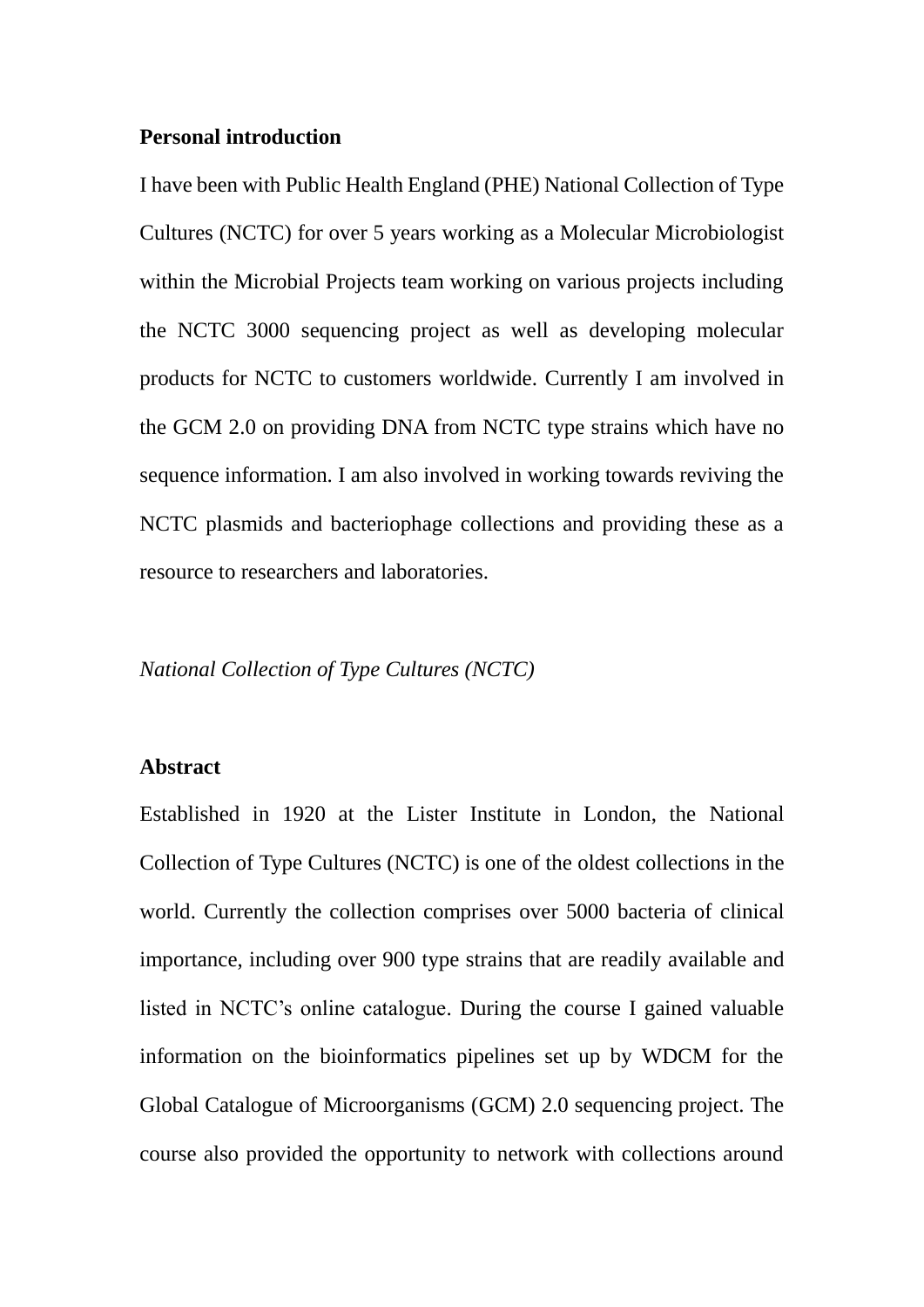the world and to know further information on their collections and their activities. NCTC welcomes the opportunity to take part in the GCM 2.0 project and establishing a fruitful relationship with WDCM and other member collections.

*Keywords: National Collection of Type Cultures (NCTC), World Data Centre for Microorganisms (WDCM), Global Catalogue of Microorganisms (GCM) 2.0 project, bioinformatics, sequencing.* 

#### **1. Brief introduction of your Culture Collection.**

Established in 1920 at the Lister Institute in London, the National Collection of Type Cultures (NCTC) is one of the oldest collections in the world. It was created with the specific purpose of providing microorganisms for other scientists to use and has been a trustworthy source of authentic clinically relevant bacteria for use in scientific studies. NCTC is one of four collections of biological resources operated by Public Health England (figure 1), the other three being the National Collection of Pathogenic Fungi (1947), the European Collection of Authenticated Cell Cultures (1985) and the National Collection of Pathogenic Viruses (2001). The biological resources available from these collections are used by scientists who need to reassure themselves and others that the materials they are using are authentic, so the conclusions to their studies are valid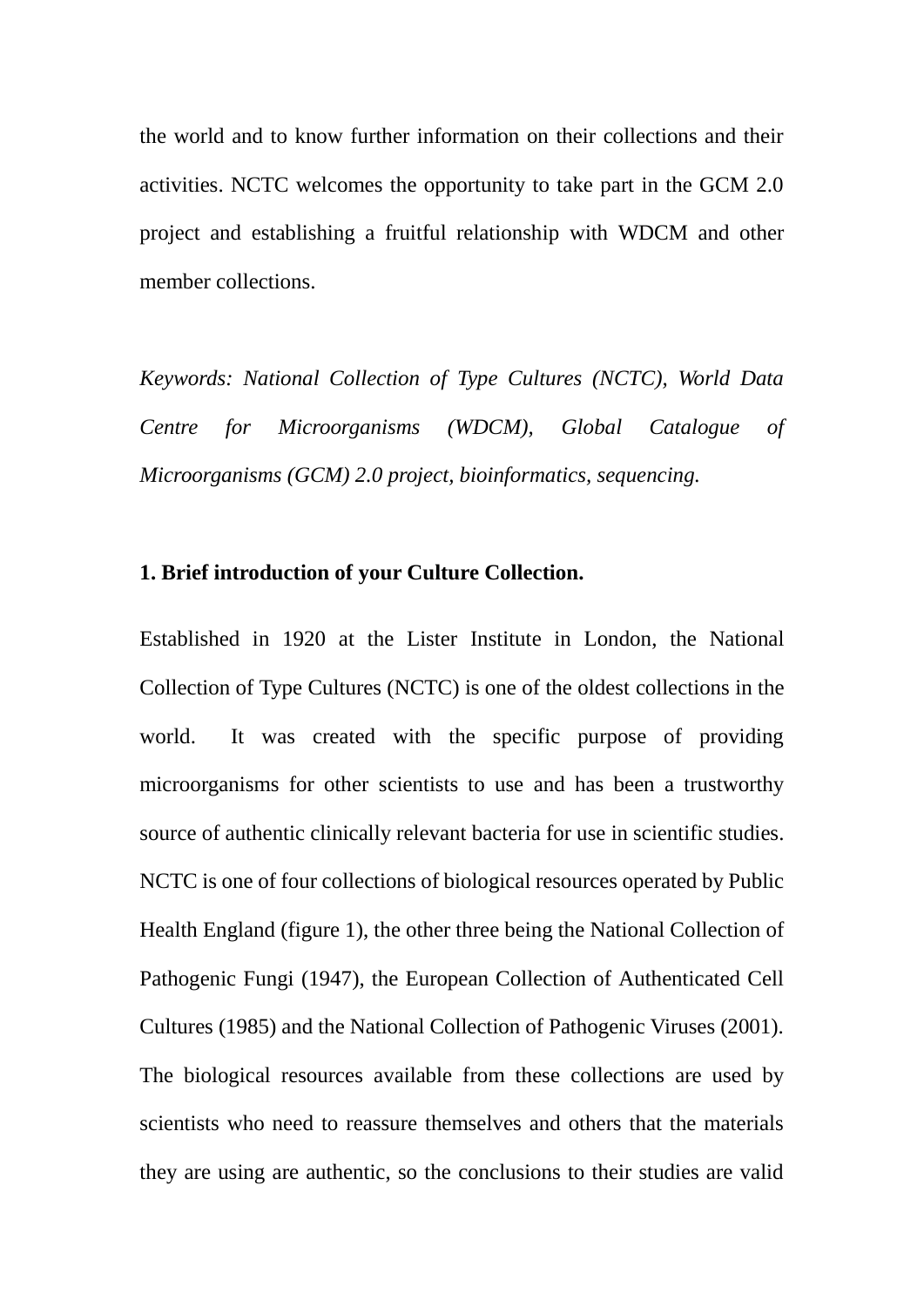and relevant. This is particularly important where research may lead to peer-reviewed publications, for example, in drug discovery and vaccine efficacy studies. Authenticated reference strains are also of paramount importance for clinical diagnostic testing, food, water and environmental microbiology testing and validation studies.



Figure 1. Current location of NCTC at PHE in North London.

Currently the collection comprises over 5000 bacteria of clinical importance, including over 900 type strains that are readily available and listed in NCTC's online catalogue. NCTC strains are preserved in glass ampoules by freeze – drying (figure 2) and the process was utilised in 1949 by the then curator Dr Samuel T Cowan, together with the introduction of a manual data recording system using individual hand-written cards prepared for every strain to record colony morphology, biochemical test results and freeze-drying records.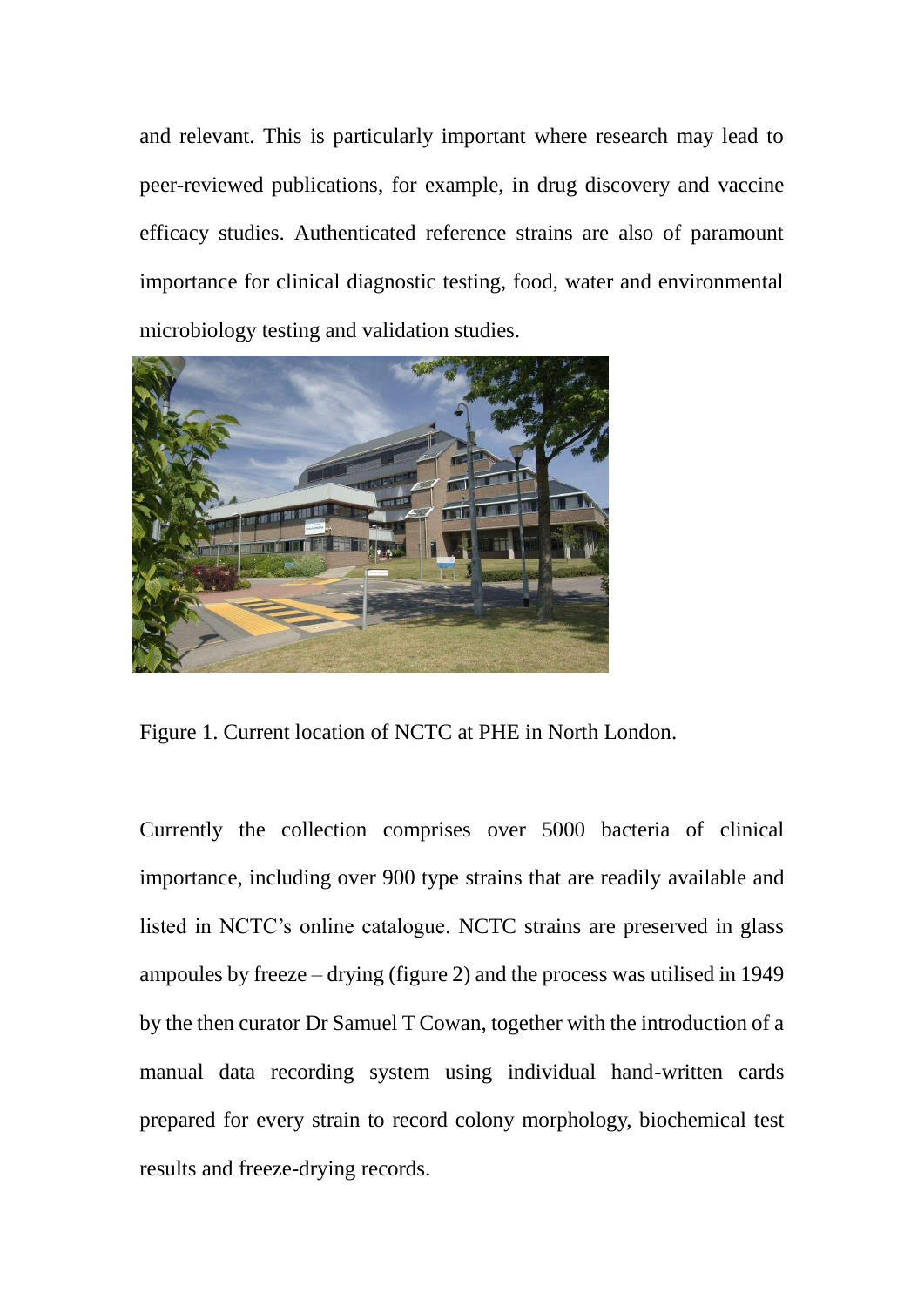

Figure 2. NCTC strains preserved in glass ampoules by the process of freeze-drying.

Strains within the NCTC collection represent many different species from specific disease conditions and widespread geographical locations; many have known antimicrobial resistance mechanisms/patterns and some contain specific plasmids.

The collection is of fundamental importance to the life science community and many of the strains are stipulated in internationally recognised standard methods as definitive control strains for various microbiological testing procedures such as recommended on EUCAST guidelines.

NCTC continuously adds strains to the collection continuously to ensure we deliver vital biological resources necessary for researchers gathering new data on microbial biodiversity, studying the similarities and differences between historical and modern strains and advancing global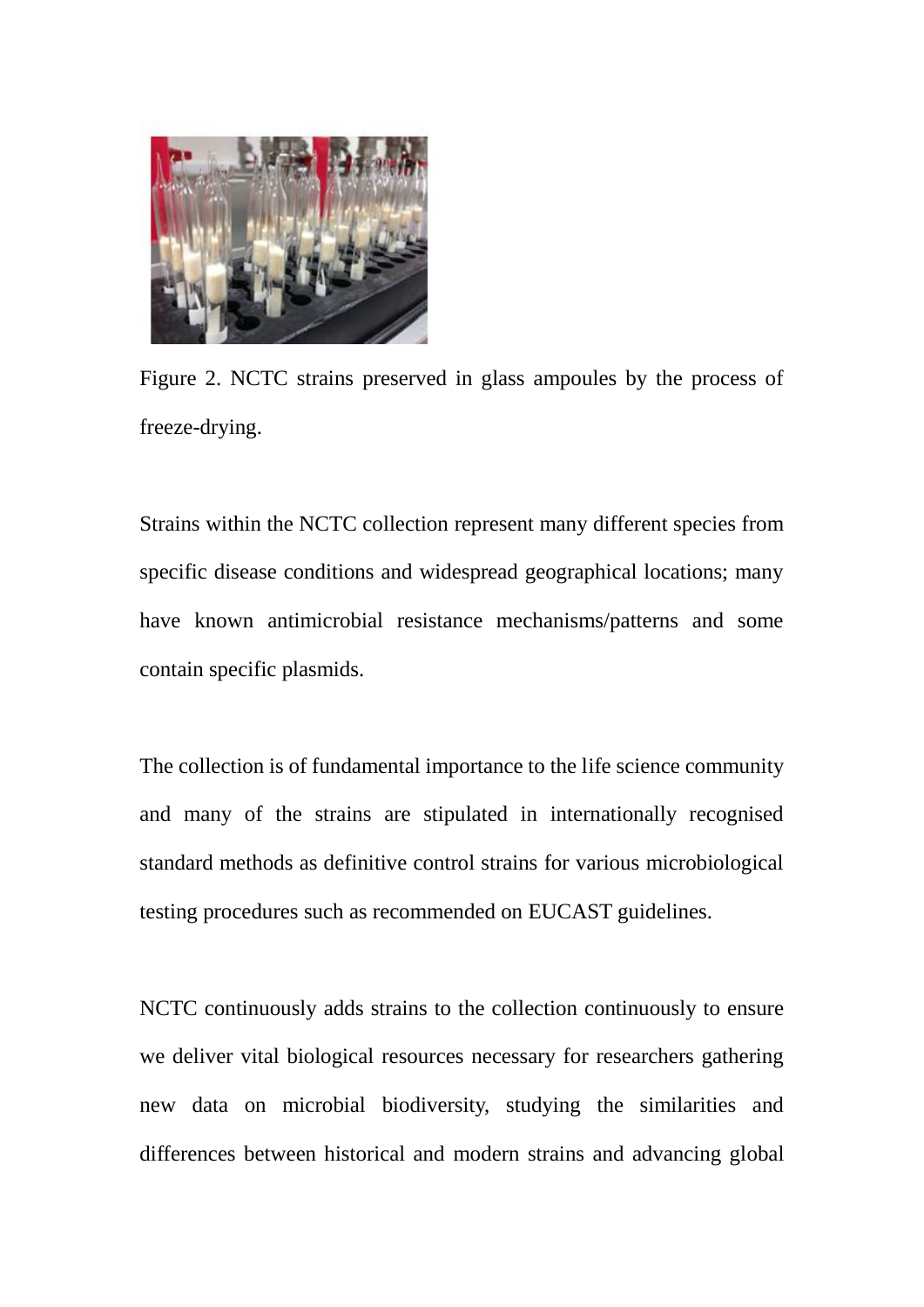knowledge about the epidemiology, virulence, prevention and treatment of infectious diseases.

In addition to providing authenticated strains to researchers worldwide NCTC also collaborates on various projects and has been involved in the NCTC 3000 project in together with the Wellcome Trust Sanger Institute (WTSI) delivering on a five-year project funded by a Wellcome Trust Biological Resource Grant. The project began in 2014 and will produce a unique electronic resource that will bring together the complete strain information for NCTC type and reference strains. As part of the project we are sequencing and assembling the genomes of 3000 NCTC strains using long read (Pacific Bioscience) technology and progress of the project can be followed on our twitter page **@NCTC\_3000** and our website www.phe-culturecollections.org.uk.

#### **2. Benefit from the training courses.**

During the course I gained valuable information on the bioinformatics pipelines set up by WDCM for the GCM 2.0 sequencing project. From the practical tutorials I learnt how to use the web based tools and its parameters and the purpose of the tools designed. This will be very valuable for me and NCTC once the sequence data is generated.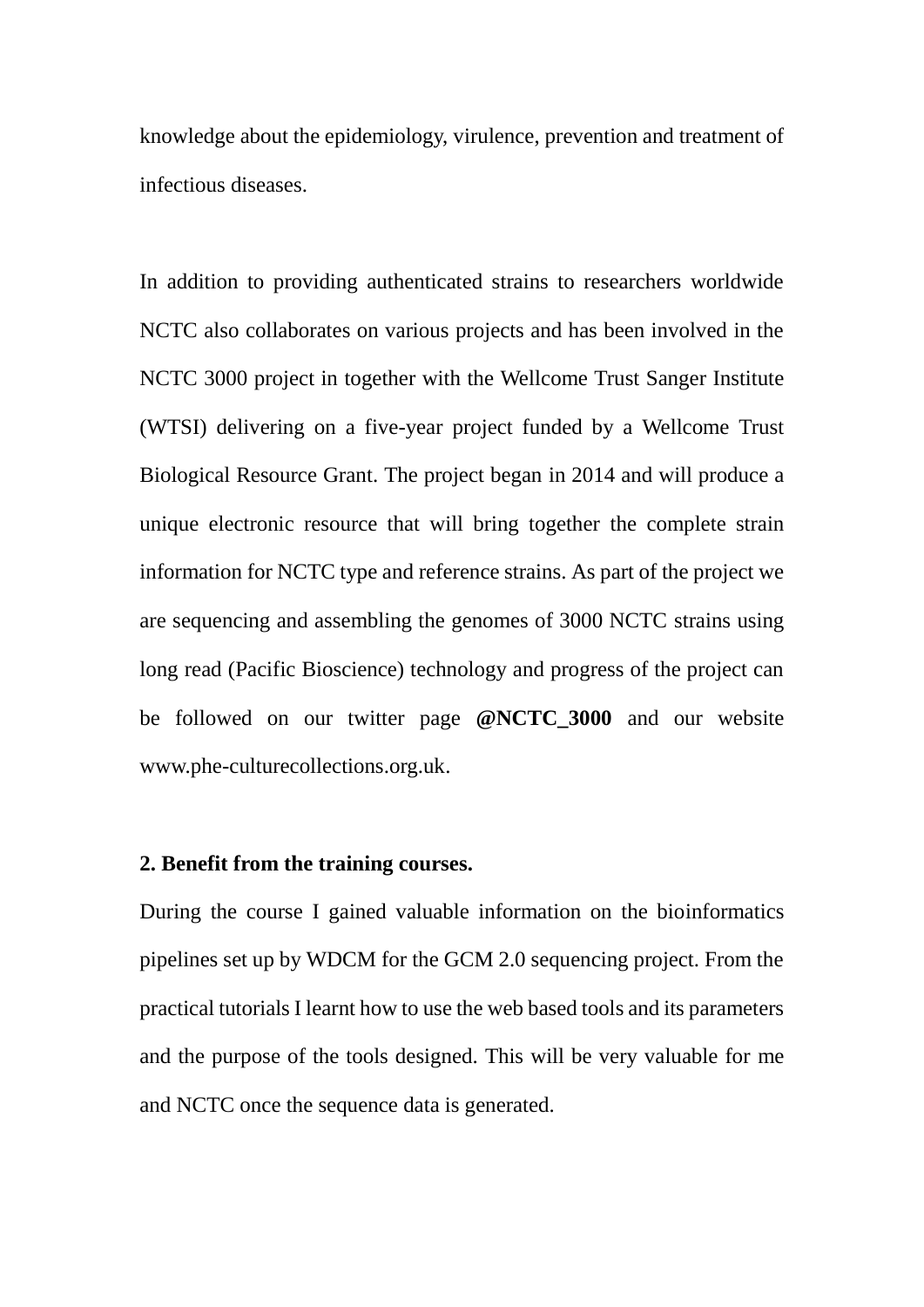The training course is a good platform for culture collection to get information of the activities and pipelines developed by WDCM in relation to the GCM 2.0 project. The course also provided the opportunity to network with collections around the world and to know further information on their collections and their activities and locations. This not only allows for communications but also opened up collaborative opportunities in the future.

As someone who hasn't worked with fungi, it was very informative and interesting to visit the Fungi museum at the institute. I gained knowledge about the difficulties in assigning fungi taxonomically as well as sequencing issues related to genes used for identification.

It was equally interesting to see the sequencing facility at the Institute and the sequencing platform available to sequence the DNA/strains sent by participating collections. It was good to have a look at the bacterial archive for China General Microbiological Culture Collection Centre (CGMCC) (figure 3) and a tour of the laboratory where freeze drying is carried out.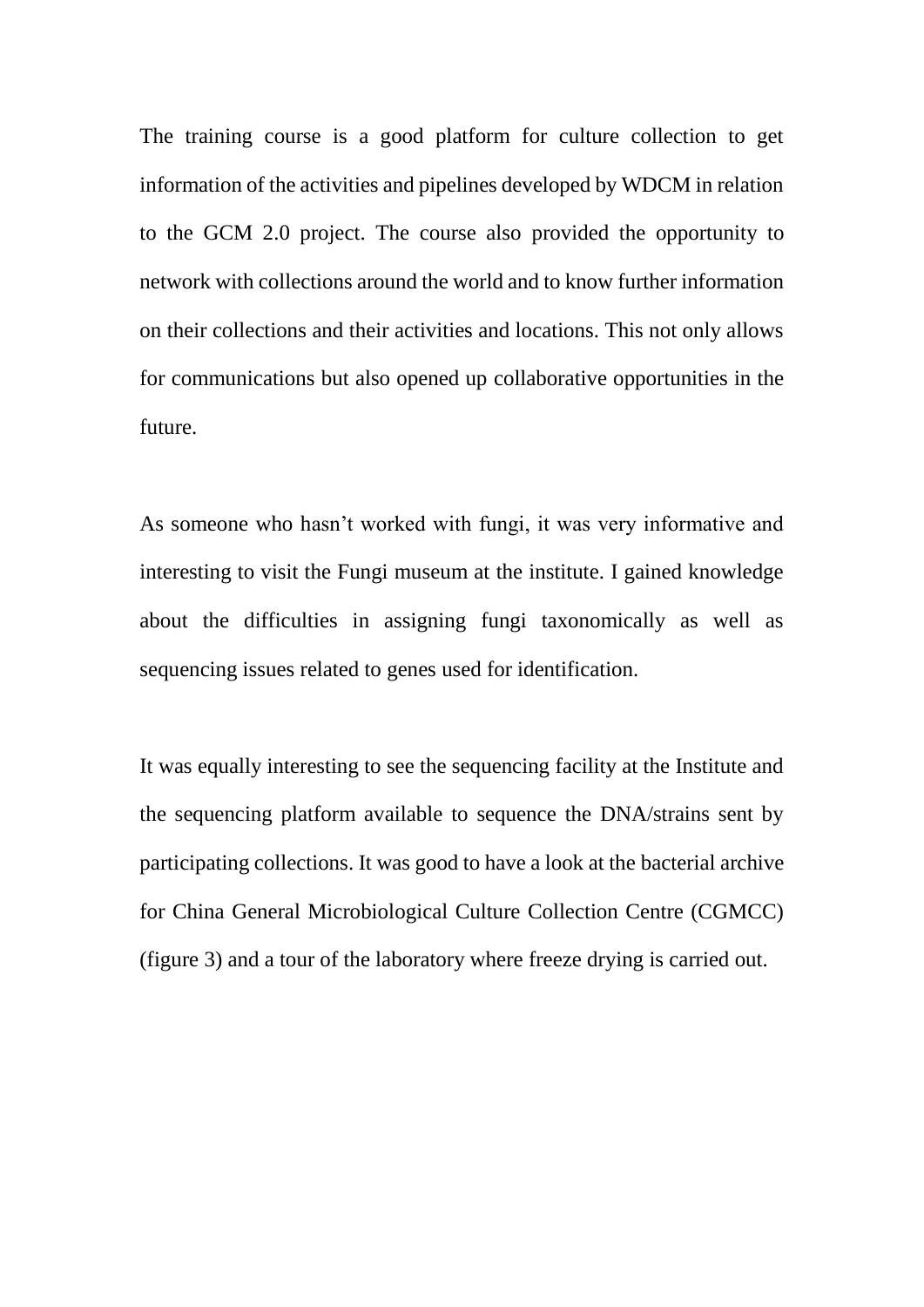

Figure 3. China General Microbiological Culture Collection Centre (CGMCC) bacteria strain archive at the Institute of Microbiology Chinese Academy of Science.

#### **3. Suggestion on WDCM work.**

The GCM project WDCM has embarked upon is valuable and will look to complete the outstanding sequencing of all Type strains of bacterial collections. However the project will benefit from providing complete genetic information including any plasmid data if available within the strain by employing long read sequencing. This will provide the complete and closed genome information to researchers and customers.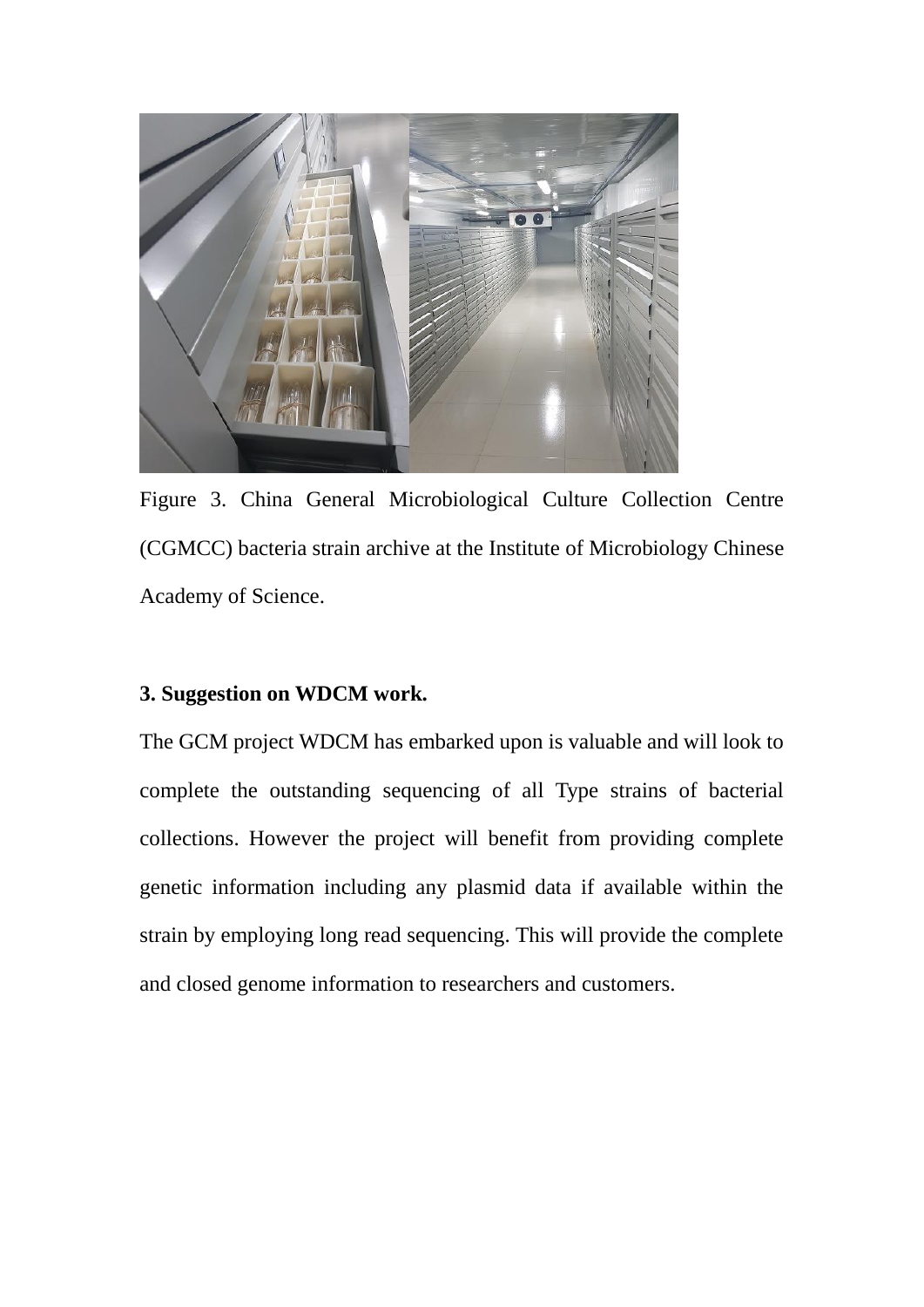#### **4. Comments or suggestion on the training courses.**

The training course was very useful for me and to see the developed pipelines for sequence information. It would be beneficial for representatives from various different collections to be able to practice using the tools using their own sequence data. The course would benefit from having increased practical session and the theory condensed.

It would also be informative to have talks from various representative collections regarding their in house DNA extraction and sequencing approaches and any lessons learnt to benefit both WDCM and the course participants.

### **5. Suggestion on further cooperation between WDCM and your collections.**

NCTC will be involved in the GCM 2.0 project by supplying DNA from around 90 Type strains in 2019. In addition to sending DNA samples for sequencing, we would like to be involved in data mining and any subsequent joint publications with WDCM and other collaborators on data generated. NCTC would also like to be a representative on the GCM 2.0 bacterial sequencing working groups to help drive the project to successful completion.